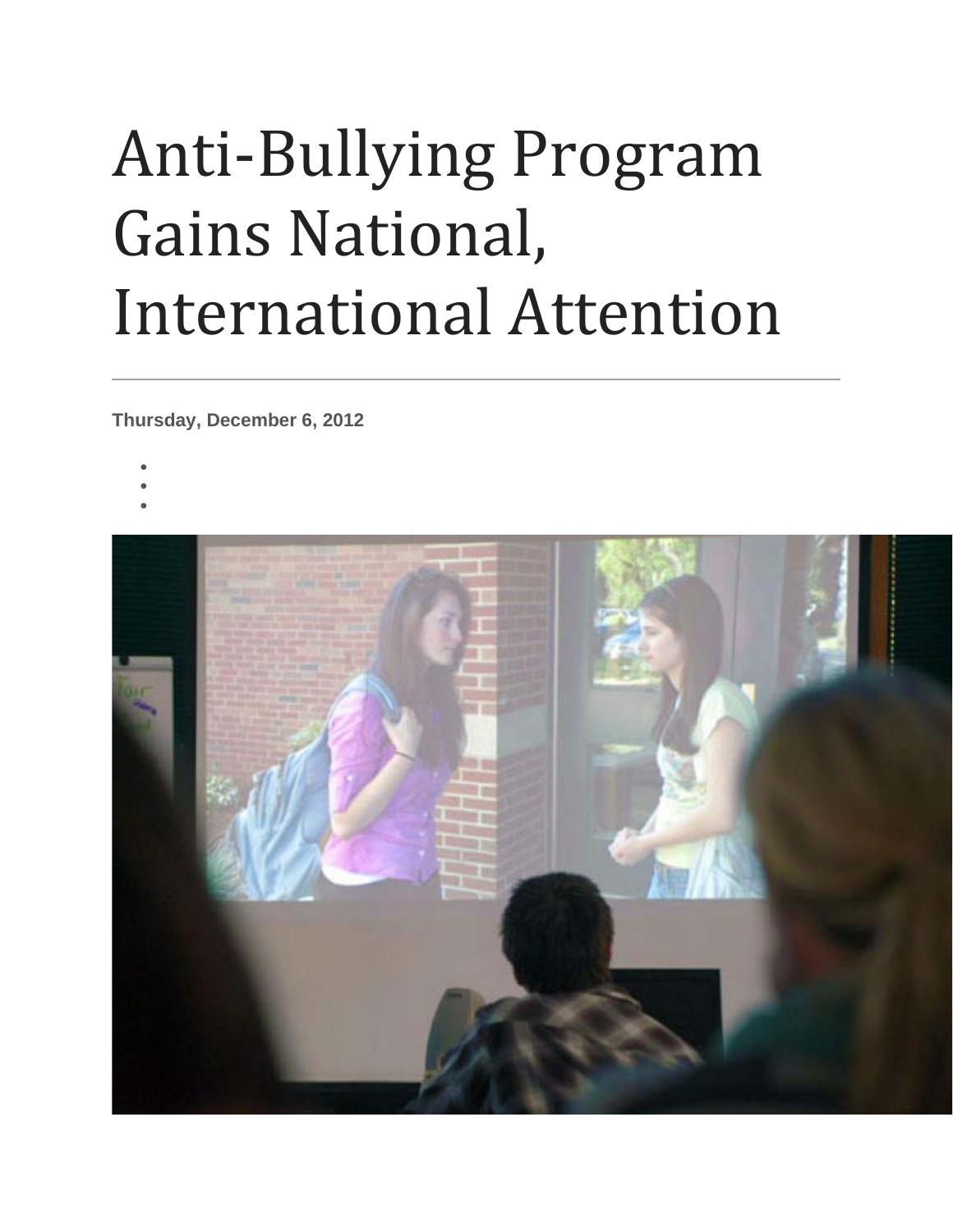## "Courage to Care" in 26 NH School Districts in First Year

A revolutionary program created by UNH researchers to combat bullying in middle schools is gaining ground across New Hampshire and New England and may soon be drawing attention on the other side of the world.

Courage to Care, developed by UNH Cooperative Extension and launched in 2011, has already been adopted by 26 New Hampshire school districts and others scattered throughout New England and the Midwest. In January, South Korea's Educational Broadcast System (EBS) is planning to come to New Hampshire to produce a video documentary about Courage to Care.

"The experience of bullying is really a worldwide issue, and the South Korean network is really interested to learn about how we're dealing with it over here," says Extension Associate Professor Malcolm Smith, co-director of the project.

The nine-lesson program is based on research showing that empathy and caring for others can be taught, and are effective at reducing bullying and general meanness. It also promotes teaching methods designed to engage middle schoolers in discussing respect, kindness, courage, personal power and good cyberspace citizenship. The curriculum includes "video jolts," showing young actors from New Hampshire facing challenging situations with their peers; hands-on activities, and "Courage Books" that offer goals, inspirational quotes and practice assignments.

Middle school teachers are trained to lead the program, which they bring back to their schools, in three-day workshops at The Browne Center at UNH. The program recently announced a new leadership academy for educators, after-school professionals, and youth leaders, on Feb. 13, 14 and 15 at The Brown Center.

"In 30 years of research on youth violence and peer meanness, this is the most promising program I have ever been involved with," Smith said. "We are definitely on the road to tackling the bullying epidemic. Our next challenge will be to develop similar programs for pre-schoolers and college students. We believe we are really on to something here."

In August, the program's first year success was confirmed by a survey of more than 300 middle schoolers in New Hampshire. The results, comparing students who took the nine-week course with those who did not, showed that those who completed the training were significantly less likely to bully, and more likely to show kindness and empathy and understanding of group dynamics, cliques and stereotypes.

The Courage to Care program was developed by Smith, Rick Alleva and Thom Linehan of UNH Cooperative Extension along with Jeff Frigon of the UNH Browne Center for Innovative Learning, and Patrick Shannon of the Department of Social Work.

## Originally published by:

UNH Today